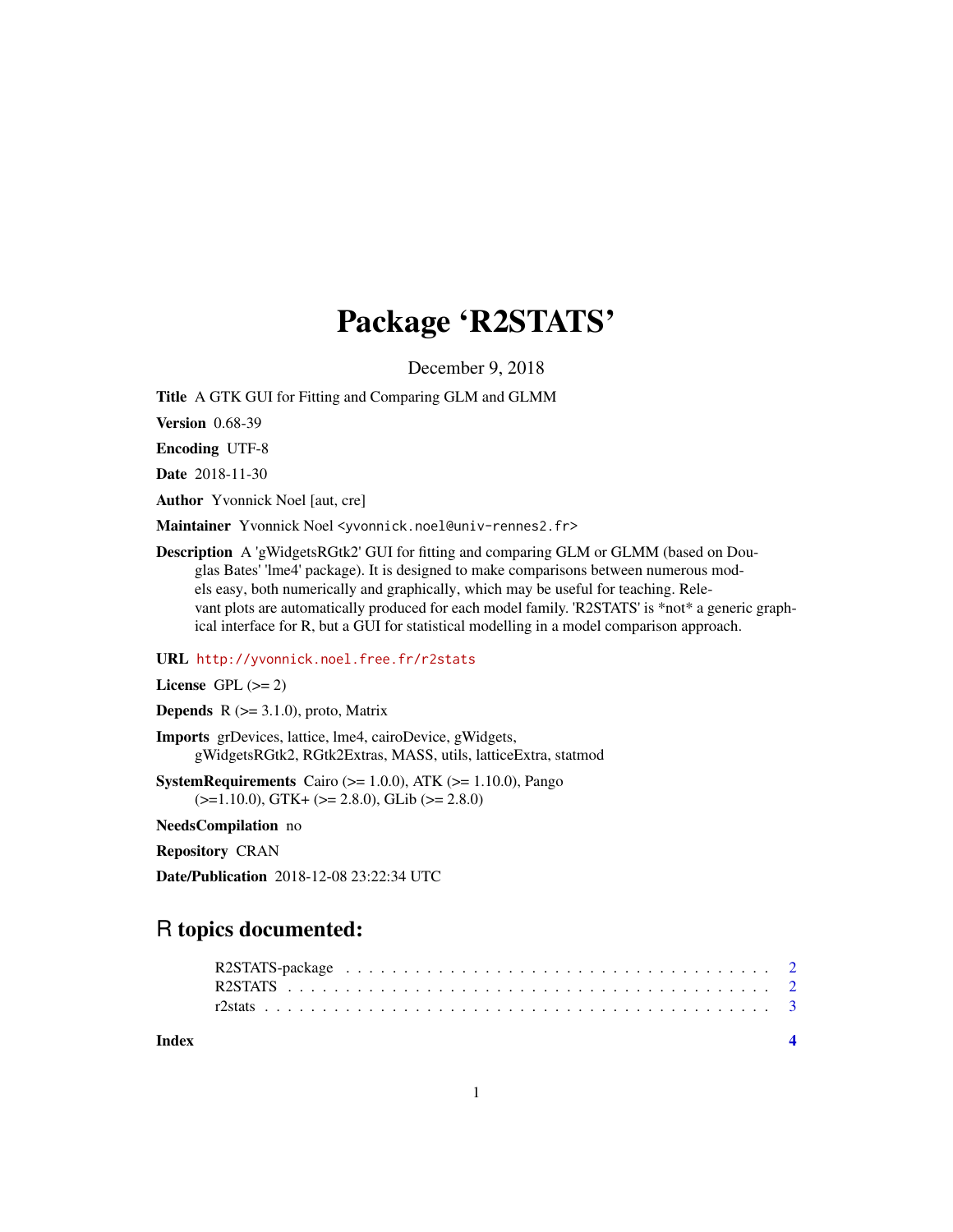#### Description

R2STATS is a graphical frontend to R designed to make estimation and visualization of GLM and GLMM easy.

#### Details

| Package: | R <sub>2</sub> STATS |
|----------|----------------------|
| Type:    | Package              |
| Version: | 0.68-39              |
| Date:    | 2018-03-01           |
| License: | $GPL$ $(>=2)$        |

Just type R2STATS() at the prompt to launch the GUI.

#### Author(s)

Maintainer: Yvonnick Noel <yvonnick.noel@uhb.fr>

| R <sub>2</sub> STATS<br>R2STATS |
|---------------------------------|
|---------------------------------|

#### Description

A function to construct and launch the R2STATS interface.

#### Usage

R2STATS()

#### Details

The interface is stored in the proto object 'r2stats'.

#### Value

r2stats A proto object which field 'models' contains the list of all models tested, in R2STATS model representation.

#### Author(s)

Yvonnick Noel, University of Brittany, Rennes, France.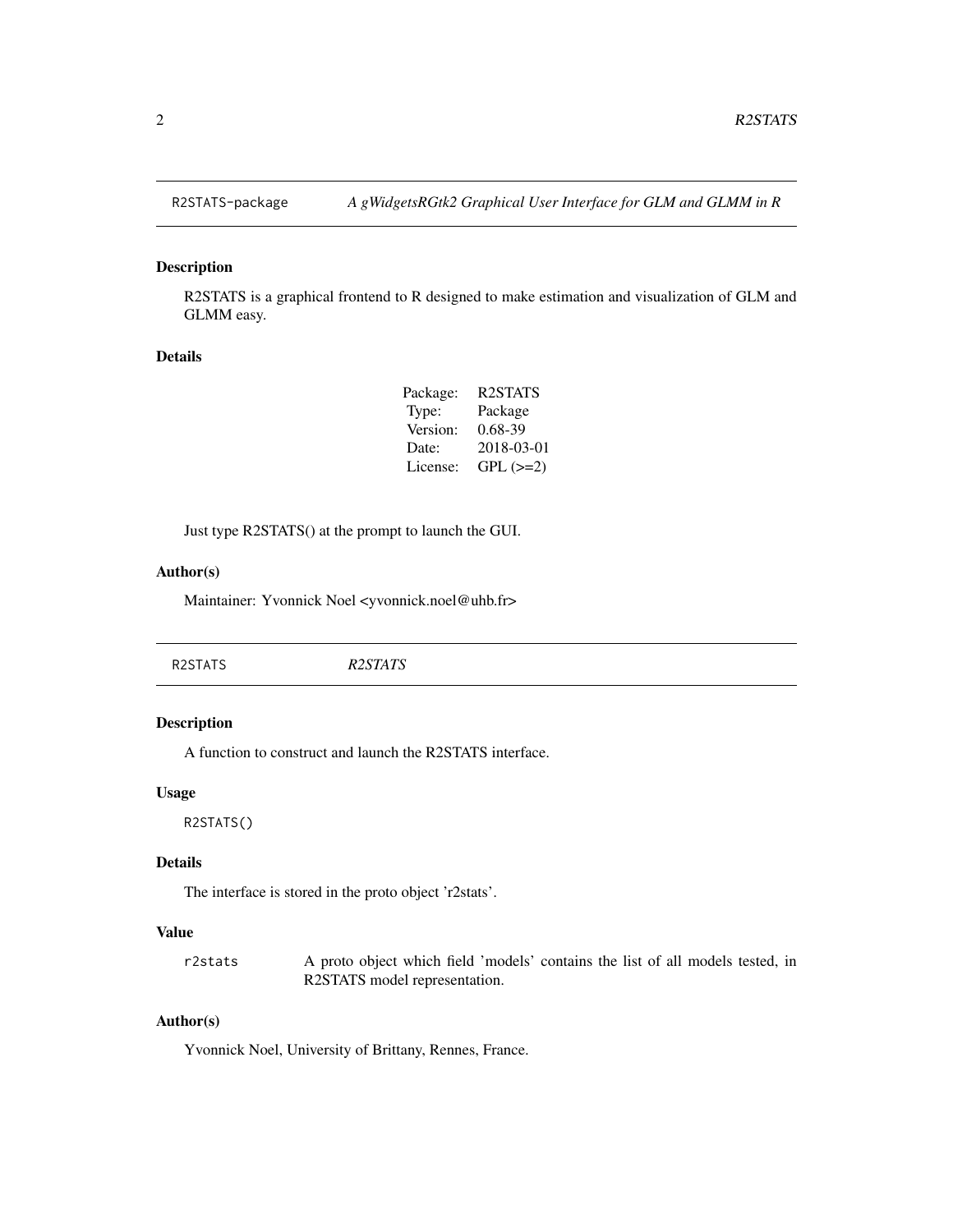#### <span id="page-2-0"></span> $r^2$ stats 3

#### References

Noel, Y. (2013). Psychologie statistique avec R, coll. Pratique R, Paris: Springer.

r2stats *Internal object for storing the R2STATS GUI.*

#### Description

r2stats is a proto object containing all widgets, data and methods for the R2STATS GUI.

#### Details

It is very unlikely that access to this object is needed, but just in case: The R representation of any model is in the .\$Rmodel field.

#### Author(s)

Yvonnick Noel, University of Brittany, Rennes, France.

#### Examples

# Once the GUI has been launched and your-model-name has been fitted,

# this gives you the internal R model object:

## Not run: r2stats\$models\$your.model.name\$Rmodel